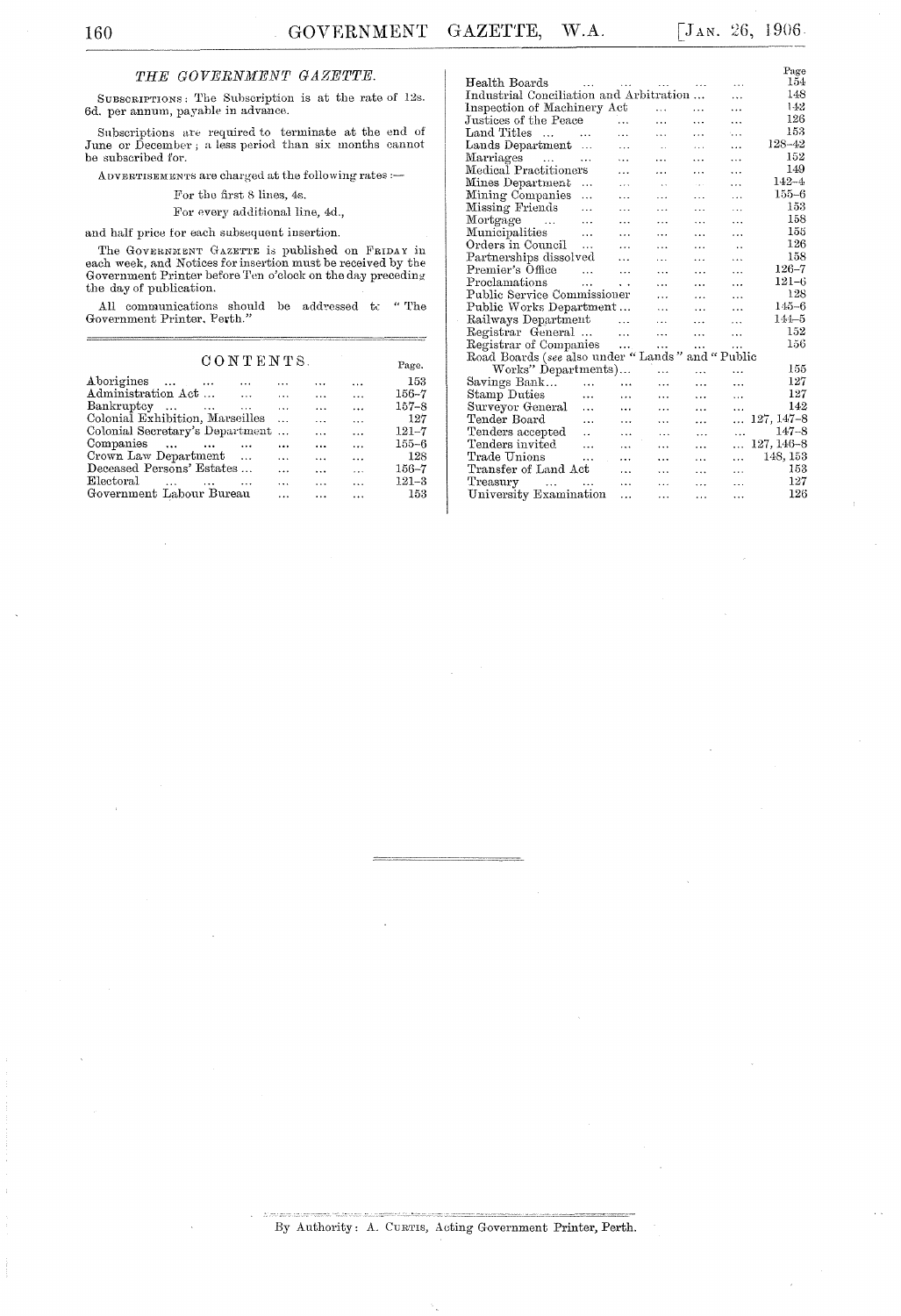

# Government Gazette

## PERTH, FRIDAY, 26 JANUARY 1906 No. 6

© STATE OF WESTERN AUSTRALIA

### **CONTENTS**

Aborigines Administration Act Bankruptcy Colonial Exhibition, Marseilles Colonial Secretary's Department Companies Crown Law Department Deceased Persons' Estates Electoral Government Labour Bureau Health Boards Industrial Conciliation and Arbitration Inspection of Machinery Act Justices of the Peace Land Titles Lands Department Marriages Medical Practitioners Mines Department Mining Companies Missing Friends Mortgage Municipalities Orders in Council Partnerships dissolved Premier's Office Proclamations Public Service Commissioner Public Works Department Railways Department Registrar General Registrar of Companies Road Boards (see also under ''Lands'' and ''Public Works'' Departments) Savings Bank Stamp Duties Surveyor General Tender Board Tenders accepted Tenders invited Trade Unions Transfer of Land Act